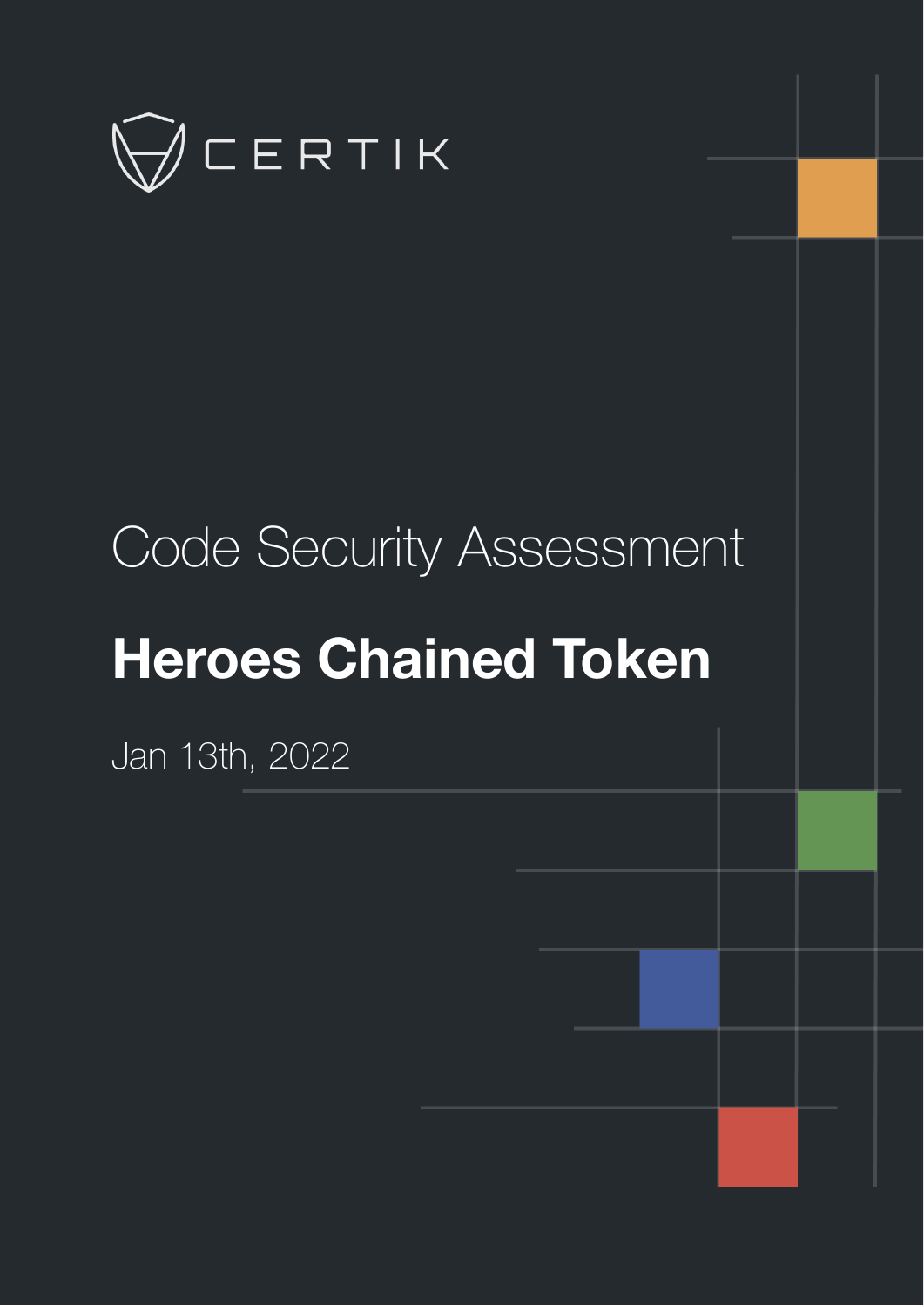# **Table of Contents**

#### **[Summary](#page-2-0)**

#### **[Overview](#page-3-0)**

**Project [Summary](#page-3-1)** 

**Audit [Summary](#page-3-2)** 

**[Vulnerability Summary](#page-3-3)** 

Audit [Scope](#page-4-0)

#### **[Findings](#page-5-0)**

HCH-01 : Variables That Could Be Declared [as `immutable`](#page-6-0)

HCH-02 : [Unlocked](#page-7-0) Compiler Version

HCH-03 : Too [Many Digits](#page-8-0)

HCH-04 : Centralization Risk in [HeroesChained.sol](#page-9-0)

**HCH-05 : Function [Visibility Optimization](#page-13-0)** 

#### **[Appendix](#page-14-0)**

**[Disclaimer](#page-15-0)**

**[About](#page-18-0)**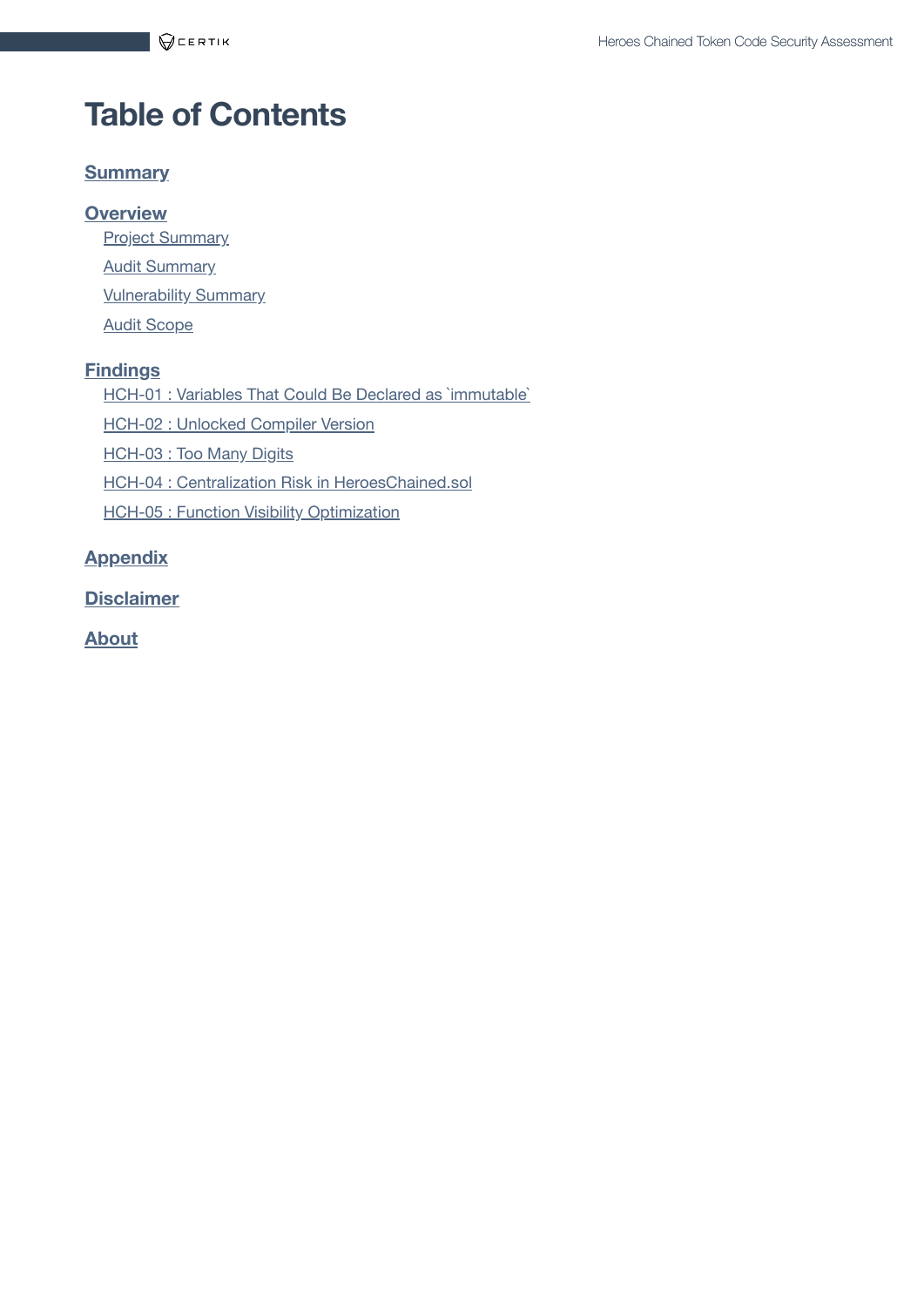# <span id="page-2-0"></span>**Summary**

This report has been prepared for Heroes Chained (5 more contracts) to discover issues and vulnerabilities in the source code of the Heroes Chained Token project as well as any contract dependencies that were not part of an officially recognized library. A comprehensive examination has been performed, utilizing Static Analysis and Manual Review techniques.

The auditing process pays special attention to the following considerations:

- Testing the smart contracts against both common and uncommon attack vectors.
- Assessing the codebase to ensure compliance with current best practices and industry standards.
- Ensuring contract logic meets the specifications and intentions of the client.
- Cross referencing contract structure and implementation against similar smart contracts produced by industry leaders.
- Thorough line-by-line manual review of the entire codebase by industry experts.

The security assessment resulted in findings that ranged from critical to informational. We recommend addressing these findings to ensure a high level of security standards and industry practices. We suggest recommendations that could better serve the project from the security perspective:

- Enhance general coding practices for better structures of source codes;
- Add enough unit tests to cover the possible use cases;
- Provide more comments per each function for readability, especially contracts that are verified in public;
- Provide more transparency on privileged activities once the protocol is live.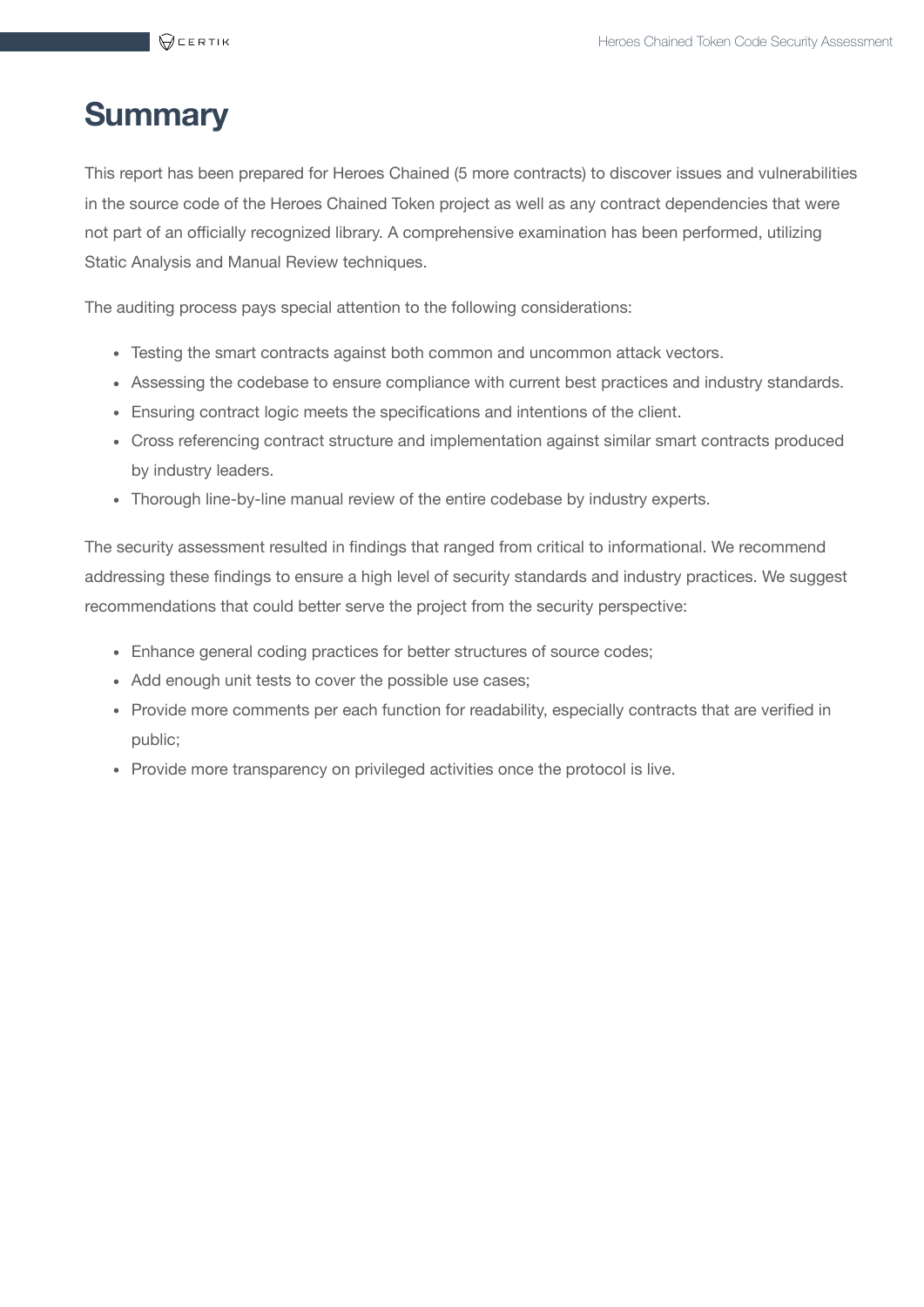# <span id="page-3-0"></span>**Overview**

#### <span id="page-3-1"></span>**Project Summary**

| <b>Project Name</b> | <b>Heroes Chained Token</b>                                                                                                                                        |
|---------------------|--------------------------------------------------------------------------------------------------------------------------------------------------------------------|
| <b>Platform</b>     | <b>AVAX</b>                                                                                                                                                        |
| Language            | Solidity                                                                                                                                                           |
| Codebase            | https://testnet.snowtrace.io/address/0x2ebe8e6c225f20104a5fd298a09de889bad49c14<br>https://testnet.snowtrace.io/address/0x69aa0e68d21c3f7771625c58ceb3614580883143 |
| Commit              |                                                                                                                                                                    |

#### <span id="page-3-2"></span>**Audit Summary**

| <b>Delivery Date</b> | Jan 13, 2022                   |
|----------------------|--------------------------------|
| Audit Methodology    | Static Analysis, Manual Review |

#### <span id="page-3-3"></span>**Vulnerability Summary**

| <b>Vulnerability Level</b> | Total          |             |          | ① Pending ② Declined ① Acknowledged | <sup>1</sup> Partially Resolved | ⊙ Resolved |
|----------------------------|----------------|-------------|----------|-------------------------------------|---------------------------------|------------|
| $\bullet$ Critical         | $\mathbf 0$    | $\mathbf 0$ | 0        | 0                                   | 0                               | 0          |
| • Major                    |                | $\mathbf 0$ | 0        | 0                                   | 0                               |            |
| Medium<br>$\bullet$        | $\mathbf 0$    | $\mathbf 0$ | $\Omega$ | 0                                   | 0                               | 0          |
| Minor<br>$\bullet$         | $\mathbf 0$    | $\mathbf 0$ | $\Omega$ | 0                                   | 0                               | 0          |
| $\bullet$ Informational    | $\overline{4}$ | $\mathbf 0$ | $\Omega$ | 0                                   | $\Omega$                        | 4          |
| Discussion<br>$\bullet$    | 0              | 0           | 0        | 0                                   | 0                               | 0          |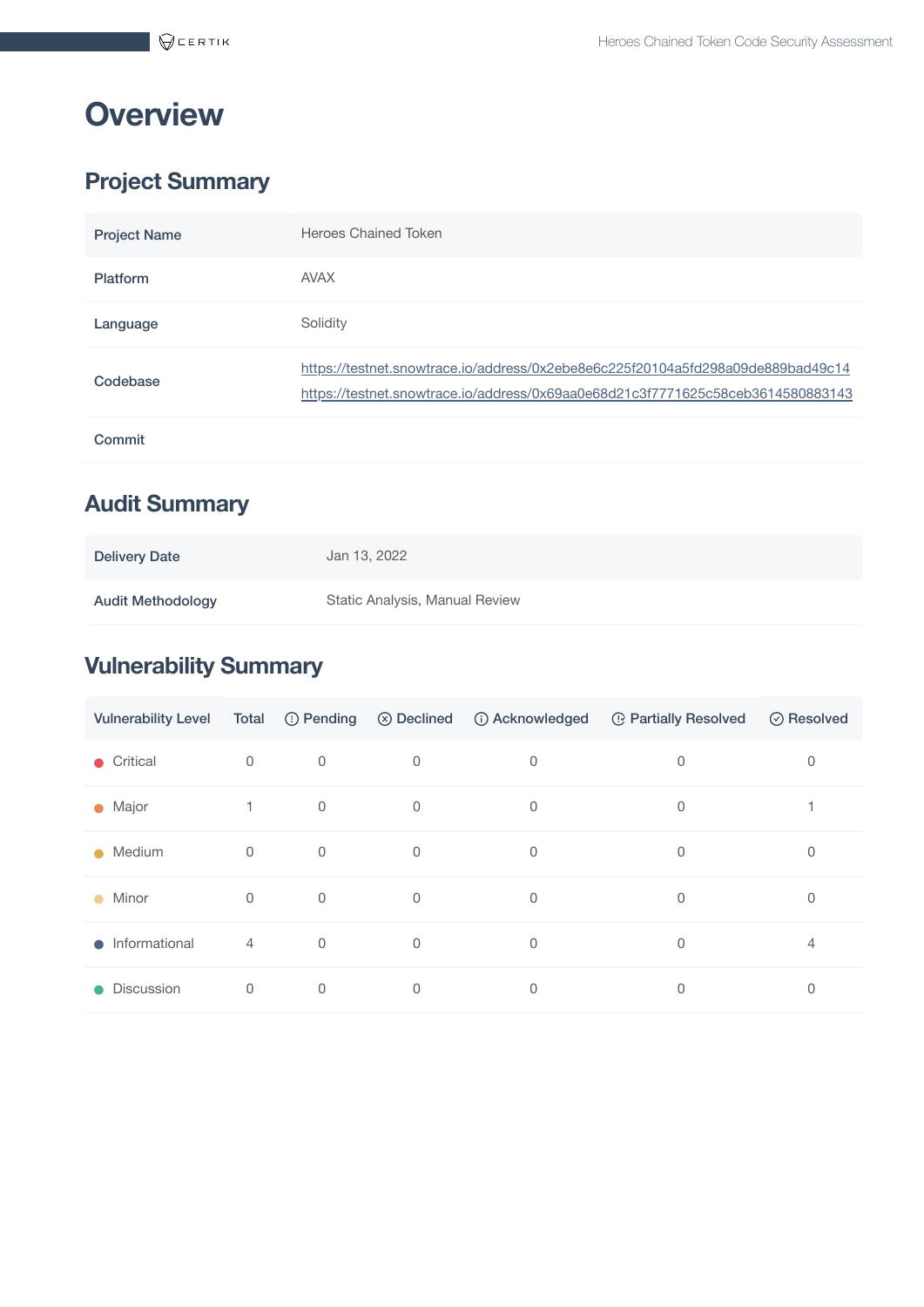## <span id="page-4-0"></span>**Audit Scope**

| ID  | File              | <b>SHA256 Checksum</b>                                           |
|-----|-------------------|------------------------------------------------------------------|
| HCH | HeroesChained.sol | 4d076ac31ccd4661fa219cafcda51a7cfa4075708d207d6f97b0999b41fc0832 |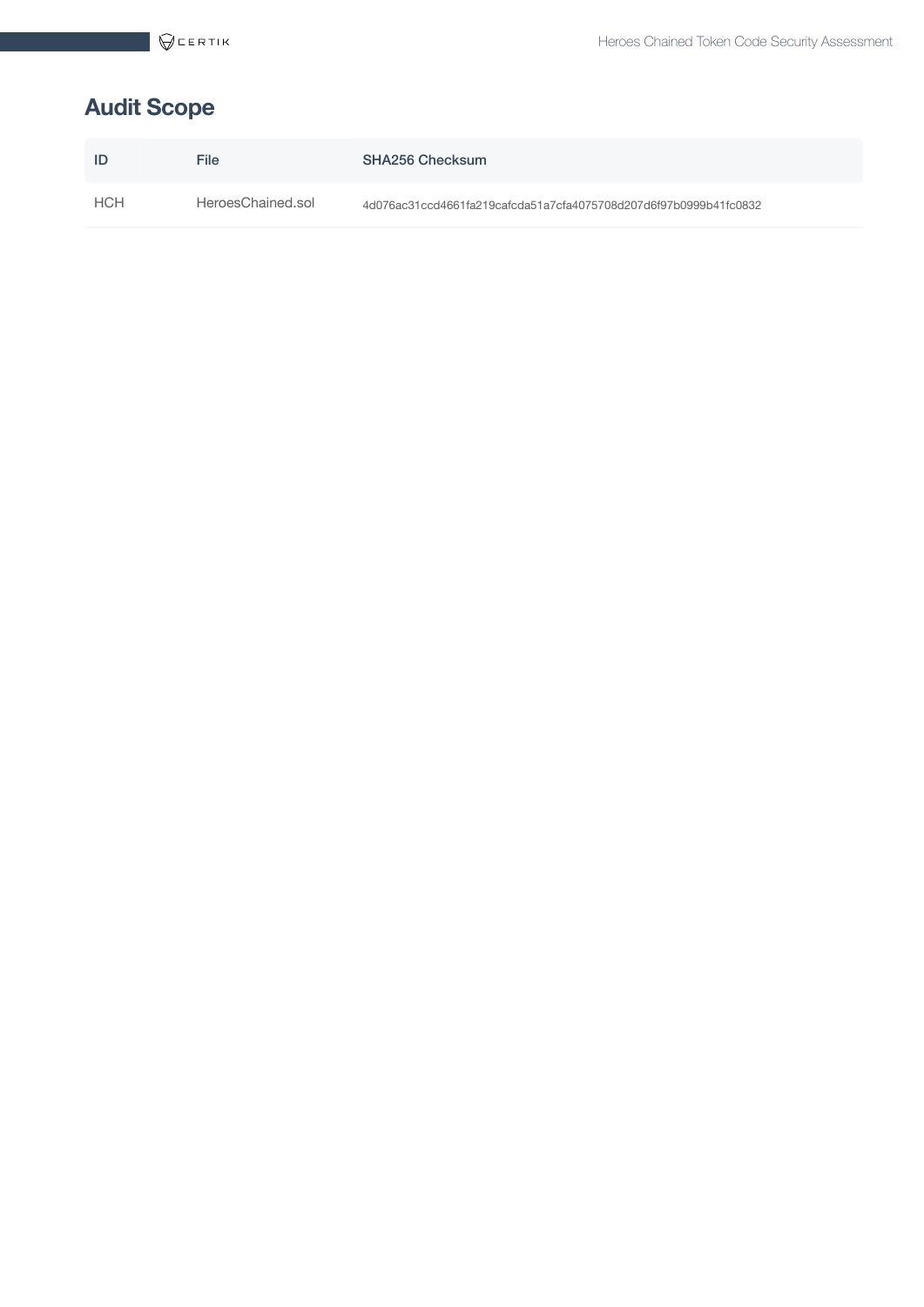# <span id="page-5-0"></span>**Findings**



| ID            | <b>Title</b>                                     | Category                             | <b>Severity</b>            | <b>Status</b>                   |
|---------------|--------------------------------------------------|--------------------------------------|----------------------------|---------------------------------|
| HCH-01        | Variables That Could Be Declared as<br>immutable | Gas Optimization                     | Informational<br>$\bigcap$ | Resolved<br>$(\vee)$            |
| $HCH-02$      | Unlocked Compiler Version                        | Language Specific                    | Informational<br>$\bigcap$ | $\oslash$ Resolved              |
| HCH-03        | <b>Too Many Digits</b>                           | <b>Coding Style</b>                  | Informational              | $\oslash$ Resolved              |
| <b>HCH-04</b> | Centralization Risk in HeroesChained.sol         | Centralization /<br><b>Privilege</b> | <b>Major</b><br>$\bullet$  | ⊙ Resolved                      |
| $HCH-05$      | <b>Function Visibility Optimization</b>          | <b>Gas Optimization</b>              | Informational              | Resolved<br>$\circlearrowright$ |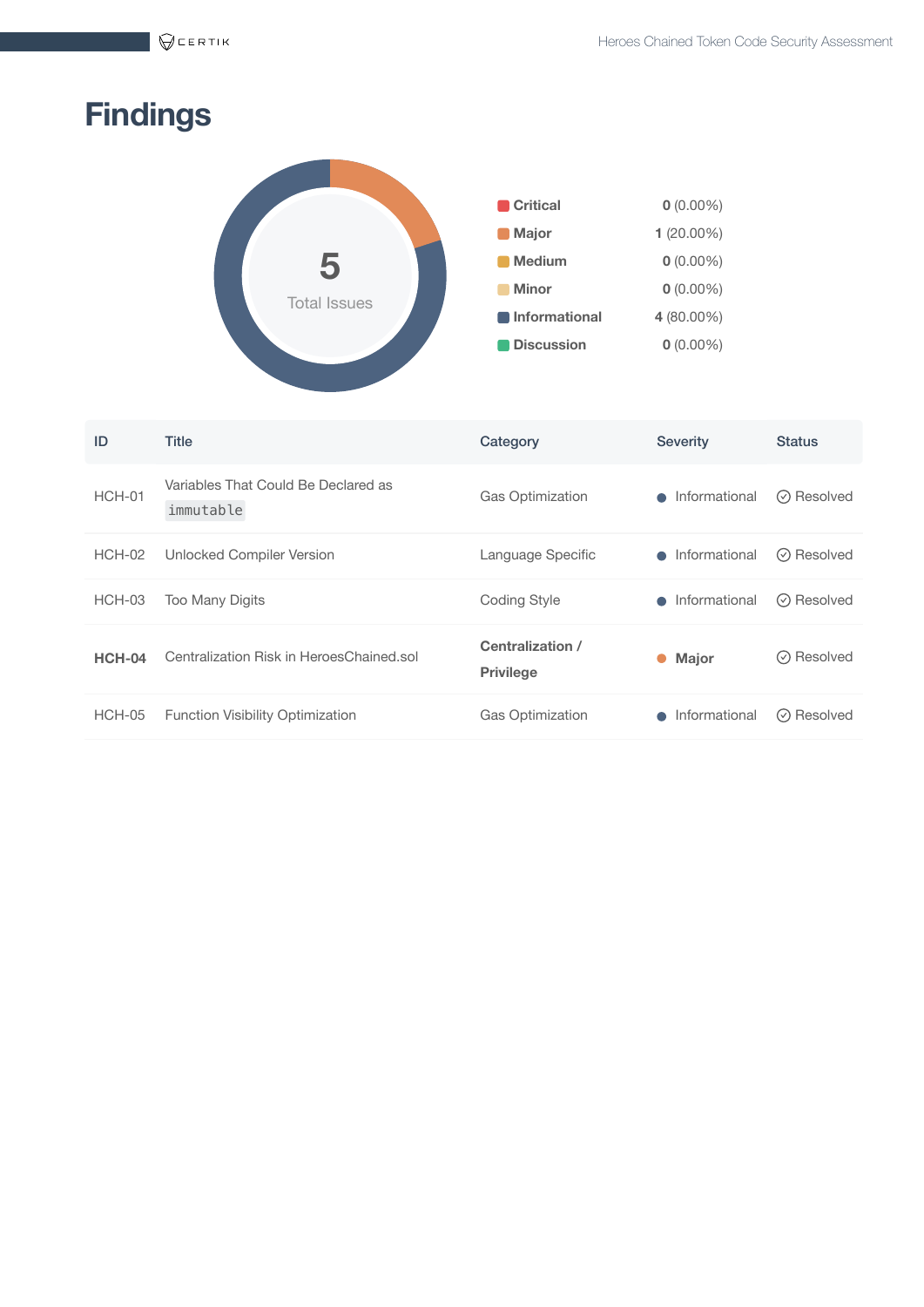#### <span id="page-6-0"></span>**HCH-01 | Variables That Could Be Declared as immutable**

| Category                | <b>Severity</b> | Location               | <b>Status</b>      |
|-------------------------|-----------------|------------------------|--------------------|
| <b>Gas Optimization</b> | • Informational | HeroesChained.sol: 668 | $\oslash$ Resolved |

#### **Description**

The linked variables assigned in the constructor can be declared as immutable . Immutable state variables can be assigned during contract creation but will remain constant throughout the lifetime of a deployed contract. A big advantage of immutable variables is that reading them is significantly cheaper than reading from regular state variables since they will not be stored in storage.

#### Recommendation

We recommend declaring these variables as immutable. Please note that the immutable keyword only works in Solidity version v0.6.5 and up.

#### Alleviation

[CertiK] : The Heroes Chained team heeded the advice and resolved the finding in the deployment [0x69aa0e68d21c3f7771625c58ceb3614580883143](https://testnet.snowtrace.io/address/0x69aa0e68d21c3f7771625c58ceb3614580883143)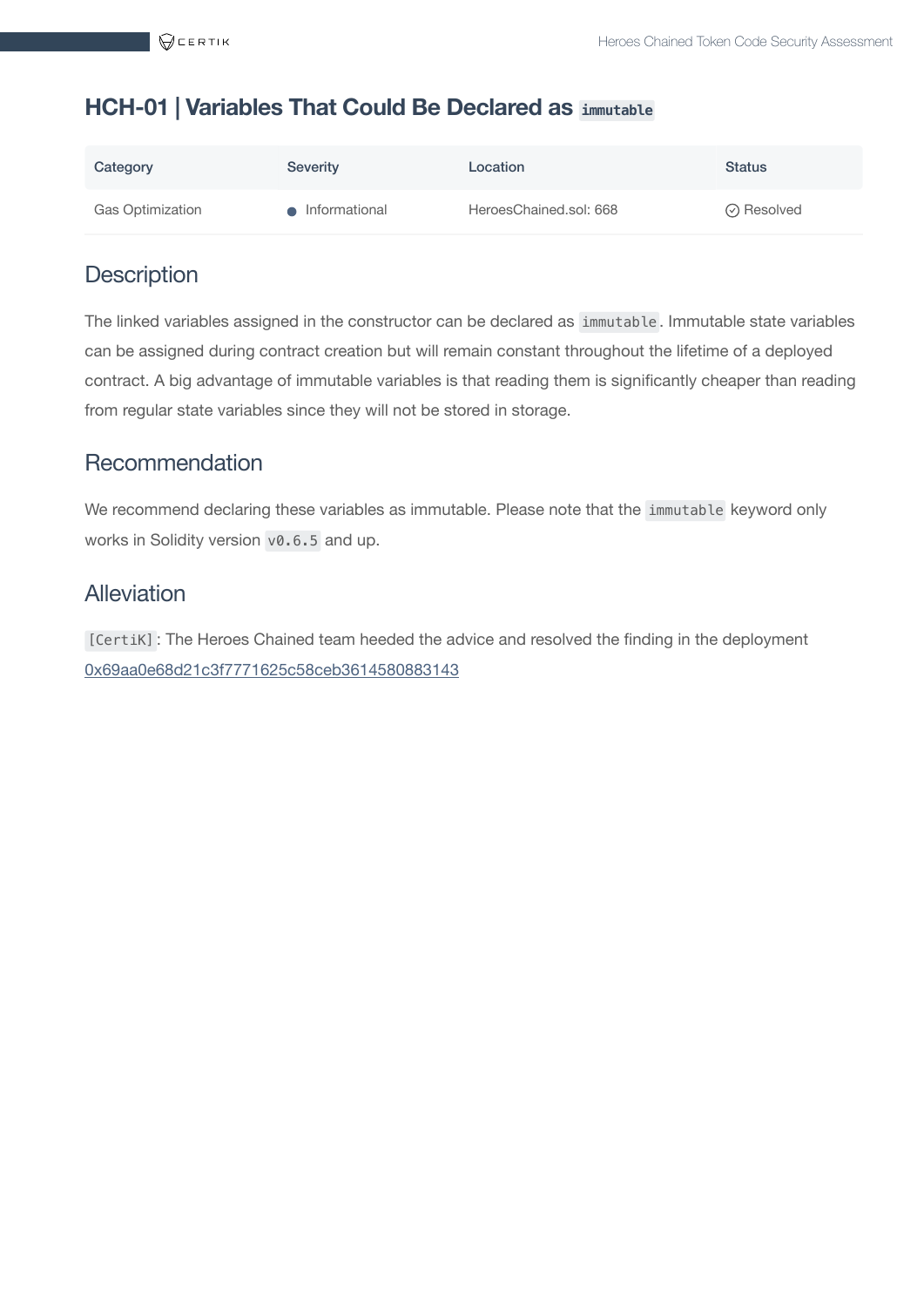#### <span id="page-7-0"></span>**HCH-02 | Unlocked Compiler Version**

| Category          | <b>Severity</b> | Location             | <b>Status</b>      |
|-------------------|-----------------|----------------------|--------------------|
| Language Specific | • Informational | HeroesChained.sol: 6 | $\oslash$ Resolved |

#### **Description**

The contract has unlocked compiler version. An unlocked compiler version in the source code of the contract permits the user to compile it at or above a particular version. This, in turn, leads to differences in the generated bytecode between compilations due to different compiler versions. This can lead to an ambiguity when debugging as compiler specific bugs may occur in the codebase that would be hard to identify over a span of multiple compiler versions rather than a specific one.

#### Recommendation

We advise that the compiler version is instead locked at the lowest version possible that the contract can be compiled at. For example, for version v0.8.2 the contract should contain the following line:

pragma solidity 0.8.2;

#### Alleviation

[CertiK] : The Heroes Chained team heeded the advice and resolved the finding by locking the compiler version to 0.8.2 in the deployment [0x69aa0e68d21c3f7771625c58ceb3614580883143](https://testnet.snowtrace.io/address/0x69aa0e68d21c3f7771625c58ceb3614580883143)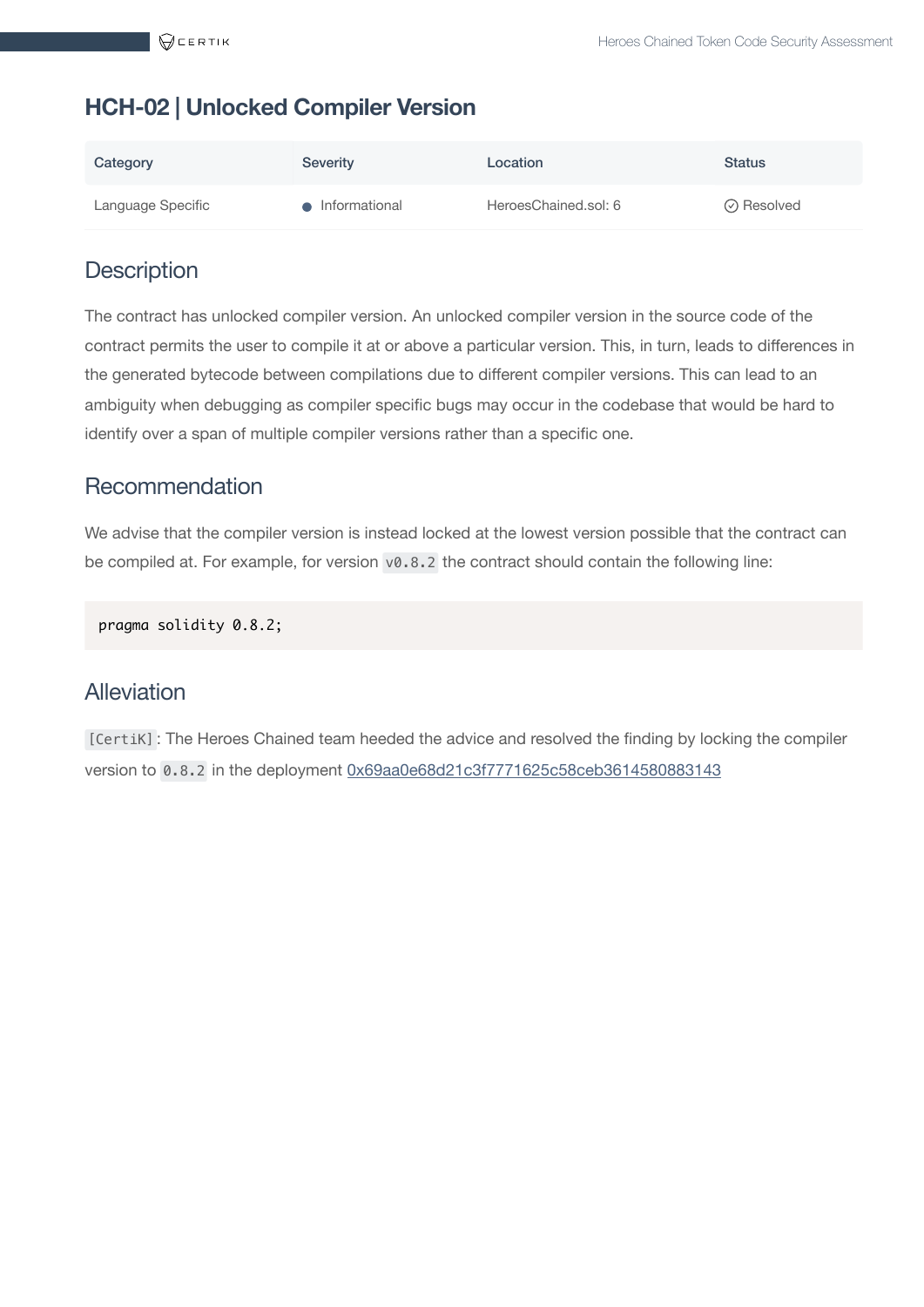### <span id="page-8-0"></span>**HCH-03 | Too Many Digits**

| Category     | <b>Severity</b> | Location               | <b>Status</b>      |
|--------------|-----------------|------------------------|--------------------|
| Coding Style | • Informational | HeroesChained.sol: 671 | $\oslash$ Resolved |

#### **Description**

HeroesChained's constructor uses literals with too many digits. Literals with many digits are difficult to read and review.

#### Recommendation

We advise the client to use the scientific notation to improve readability.

#### Alleviation

[CertiK] : The Heroes Chained team heeded the advice and resolved the finding in the deployment [0x69aa0e68d21c3f7771625c58ceb3614580883143](https://testnet.snowtrace.io/address/0x69aa0e68d21c3f7771625c58ceb3614580883143)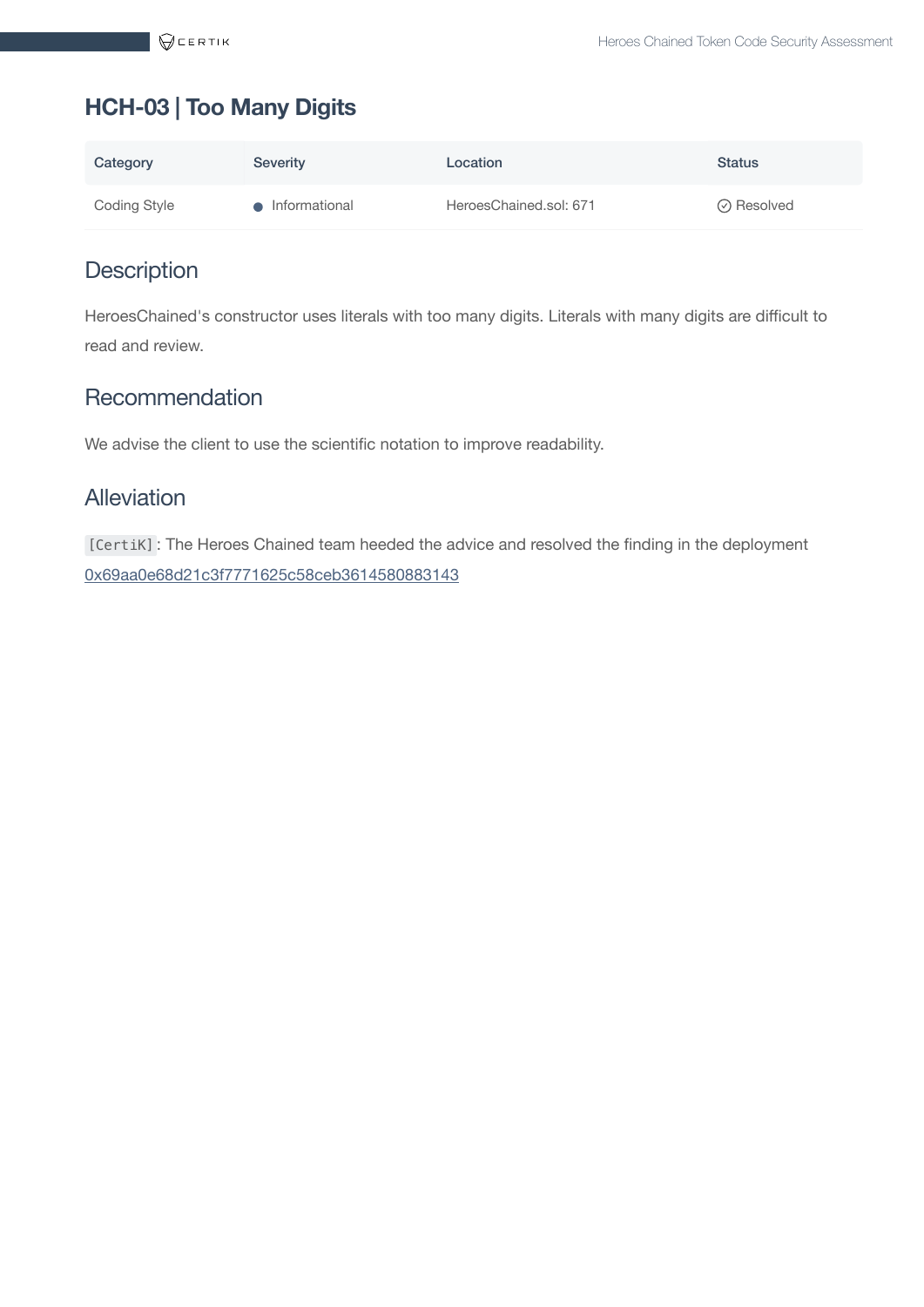#### <span id="page-9-0"></span>**HCH-04 | Centralization Risk in HeroesChained.sol**

| Category                             | Severity | Location                                                           | <b>Status</b>      |
|--------------------------------------|----------|--------------------------------------------------------------------|--------------------|
| Centralization /<br><b>Privilege</b> | • Major  | HeroesChained.sol: 674~676, 678~680, 682~685, 643~645, 651~<br>654 | $\oslash$ Resolved |

#### **Description**

In the contract, HeroesChained, the role, \_owner, has the authority over the functions shown in the diagram below.

Any compromise to the privileged account which has access to \_owner may allow the hacker to take advantage of this and access sensitive functionalities.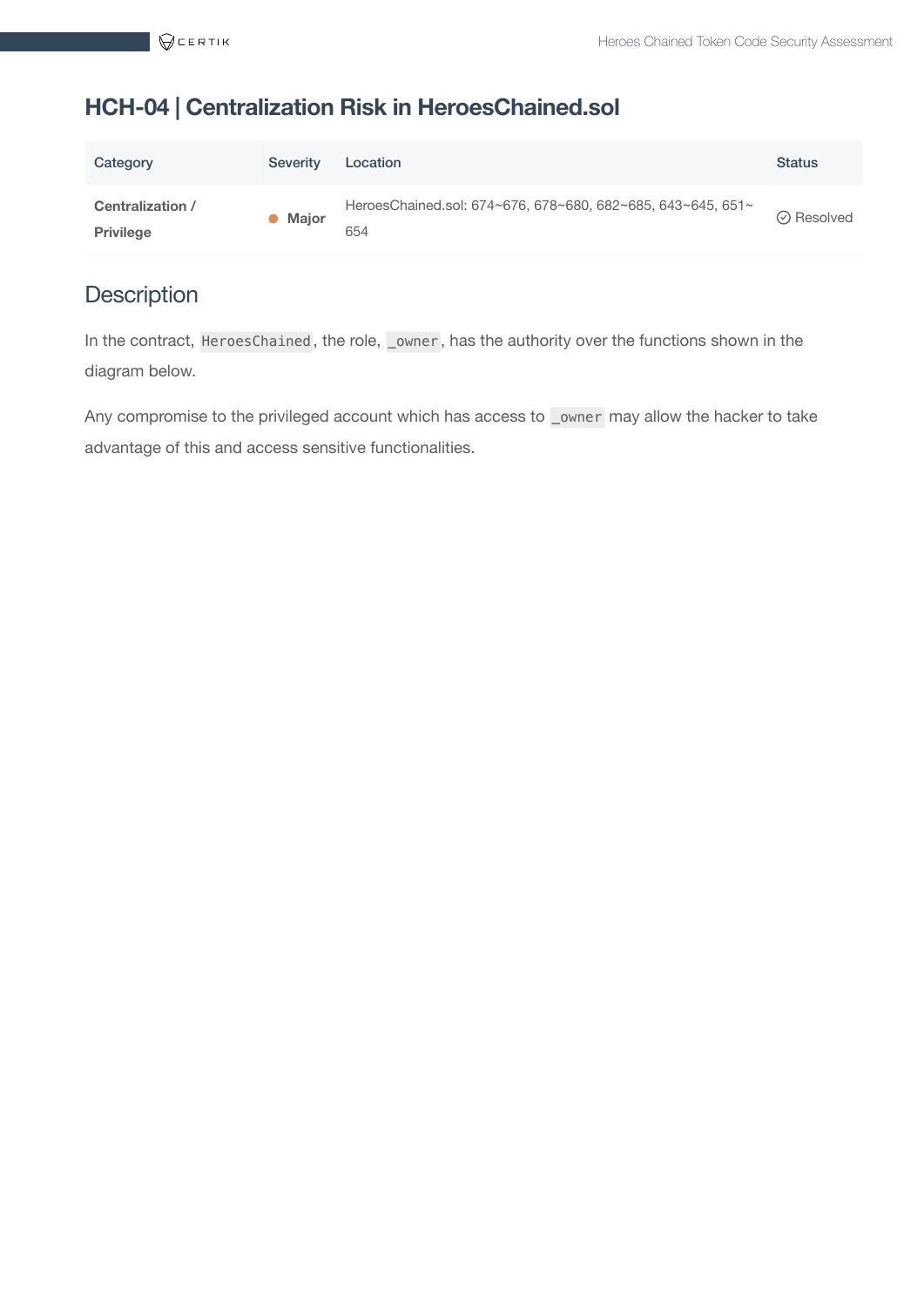

In the contract, Ownable, the role, \_owner, has the authority over the functions shown in the diagram below.

Any compromise to the privileged account which has access to \_owner may allow the hacker to take advantage of this and access sensitive functionalities.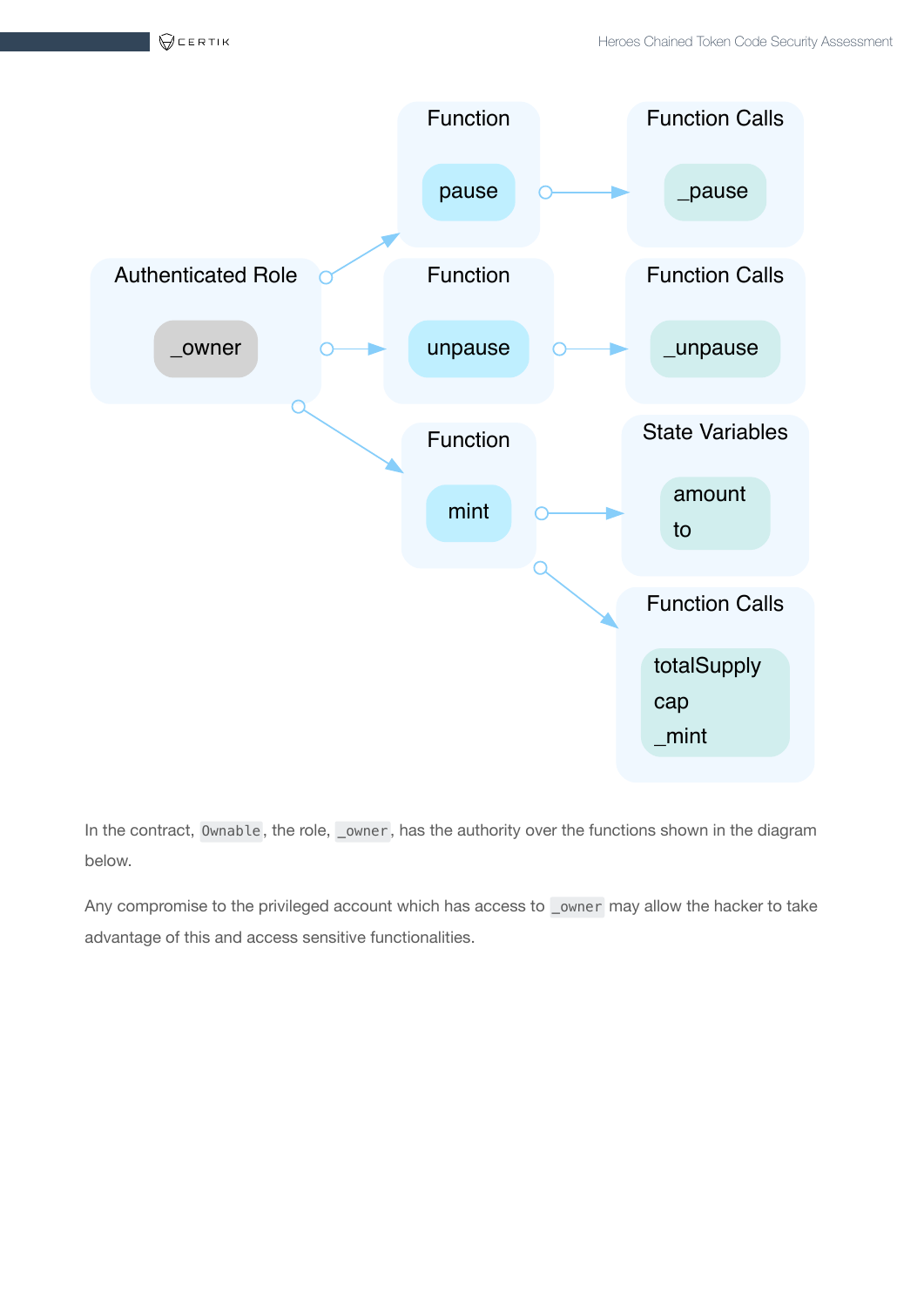

#### Recommendation

The risk describes the current project design and potentially makes iterations to improve in the security operation and level of decentralization, which in most cases cannot be resolved entirely at the present stage. We advise the client to carefully manage the privileged account's private key to avoid any potential risks of being hacked. In general, we strongly recommend centralized privileges or roles in the protocol be improved via a decentralized mechanism or smart-contract-based accounts with enhanced security practices, e.g., multi-signature wallets.

Indicatively, here are some feasible suggestions that would also mitigate the potential risk at a different level in terms of short-term, long-term and permanent:

#### Short Term:

Timelock and Multi sign (⅔, ⅗) combination *mitigate* by delaying the sensitive operation and avoiding a single point of key management failure.

- Time-lock with reasonable latency, e.g., 48 hours, for awareness on privileged operations; AND
- Assignment of privileged roles to multi-signature wallets to prevent a single point of failure due to the private key compromised; AND
- A medium/blog link for sharing the timelock contract and multi-signers addresses information with the public audience.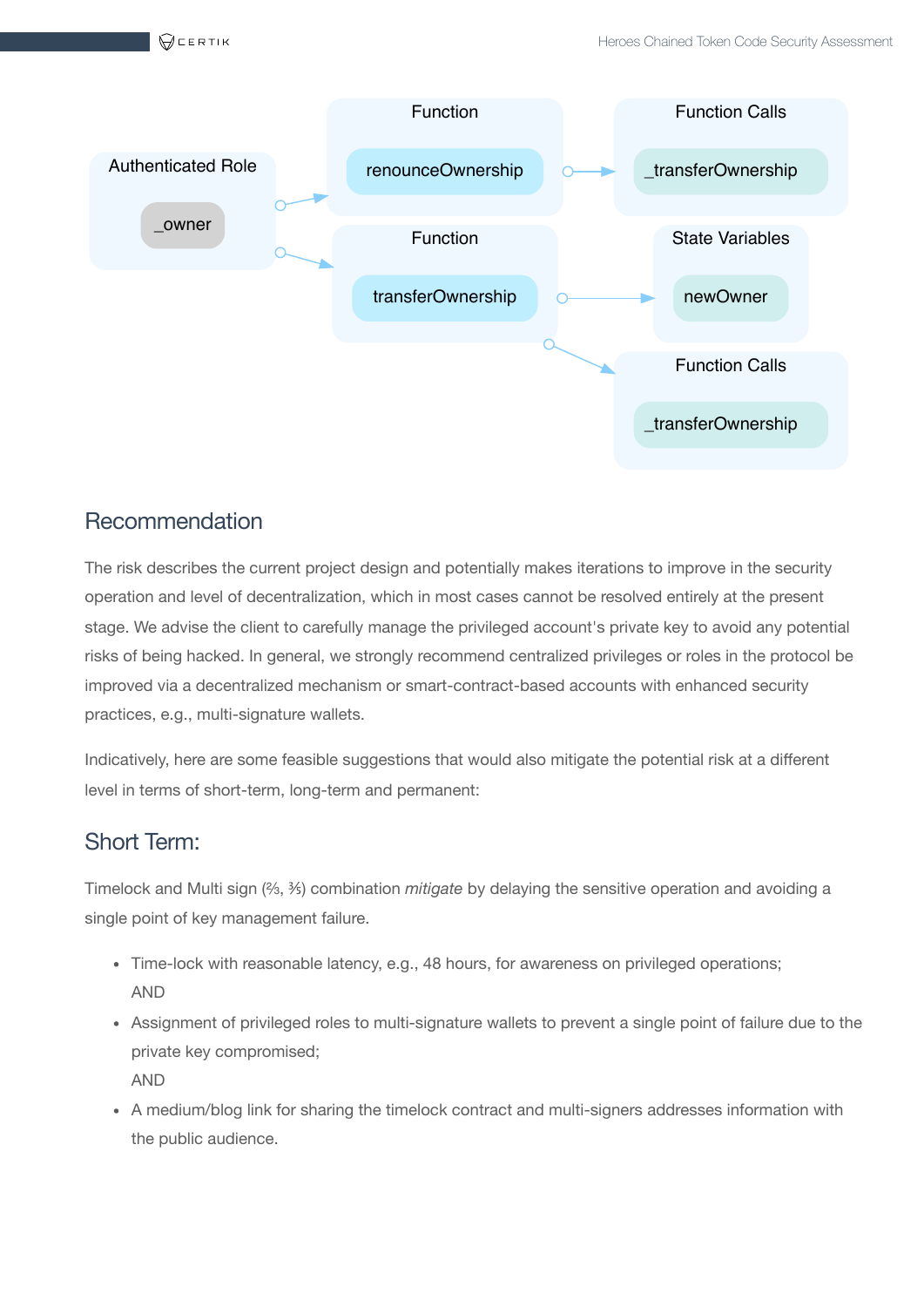#### Long Term:

Timelock and DAO, the combination, *mitigate* by applying decentralization and transparency.

- Time-lock with reasonable latency, e.g., 48 hours, for awareness on privileged operations; AND
- Introduction of a DAO/governance/voting module to increase transparency and user involvement. AND
- A medium/blog link for sharing the timelock contract, multi-signers addresses, and DAO information with the public audience.

#### Permanent:

Renouncing the ownership or removing the function can be considered *fully resolved*.

- Renounce the ownership and never claim back the privileged roles. OR
- Remove the risky functionality.

#### Alleviation

[CertiK] : The Heroes Chained team heeded the advice and resolved the finding by removing the highlighted functions in the deployment [0x69aa0e68d21c3f7771625c58ceb3614580883143](https://testnet.snowtrace.io/address/0x69aa0e68d21c3f7771625c58ceb3614580883143)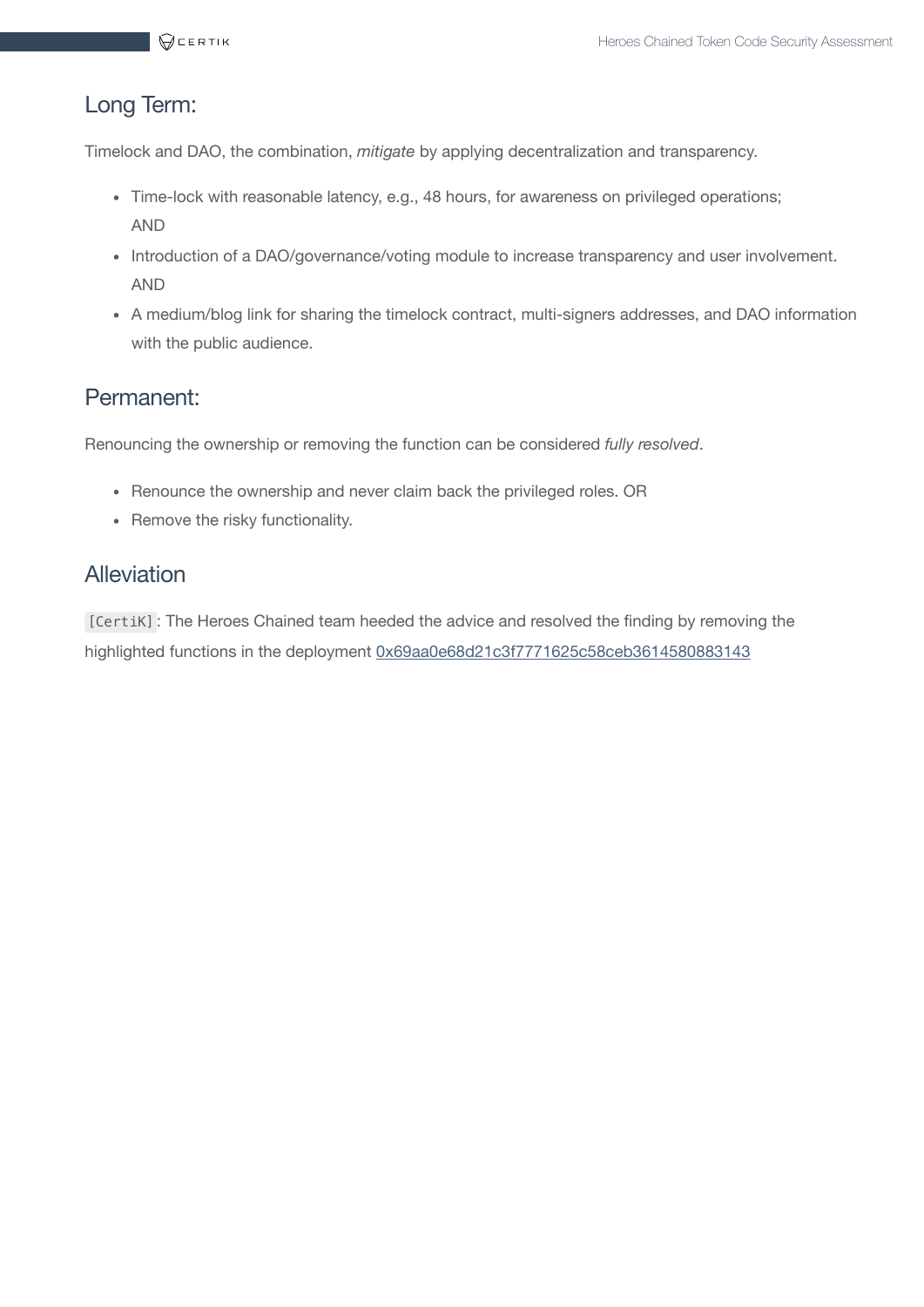#### <span id="page-13-0"></span>**HCH-05 | Function Visibility Optimization**

| Category            | <b>Severity</b> | Location                                                                            | <b>Status</b>    |
|---------------------|-----------------|-------------------------------------------------------------------------------------|------------------|
| Gas<br>Optimization | Informational   | HeroesChained.sol: 487~489, 502~509, 651~654, 643~645, 674~676,<br>682~685, 678~680 | $\odot$ Resolved |

#### **Description**

public functions that are never called by the contract could be declared as external . external functions are more efficient than public functions.

#### Recommendation

Consider using the external attribute for public functions that are never called within the contract.

#### Alleviation

[CertiK] : The Heroes Chained team heeded the advice and resolved the finding in the deployment [0x69aa0e68d21c3f7771625c58ceb3614580883143](https://testnet.snowtrace.io/address/0x69aa0e68d21c3f7771625c58ceb3614580883143)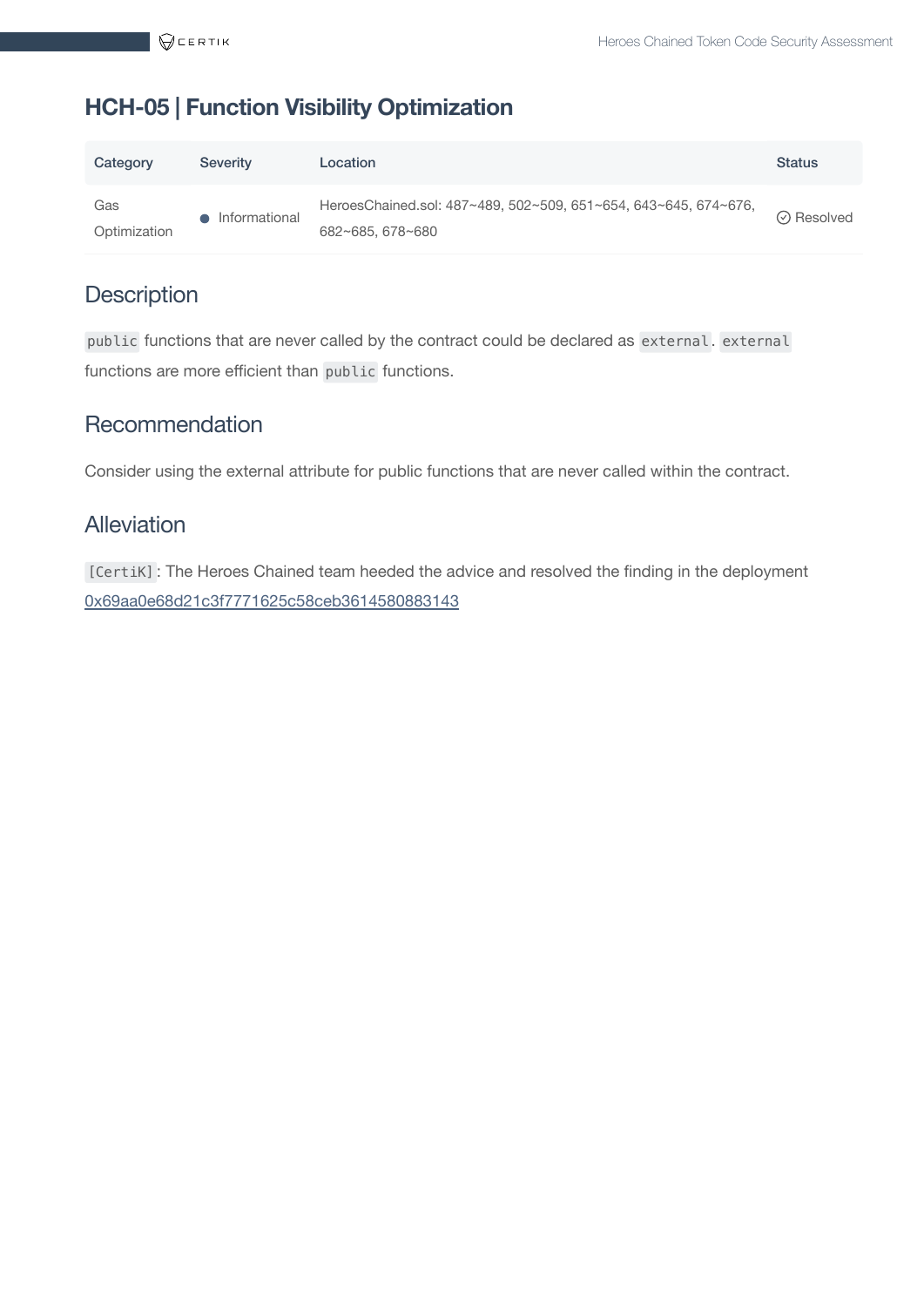# <span id="page-14-0"></span>**Appendix**

#### **Finding Categories**

#### Centralization / Privilege

Centralization / Privilege findings refer to either feature logic or implementation of components that act against the nature of decentralization, such as explicit ownership or specialized access roles in combination with a mechanism to relocate funds.

#### Gas Optimization

Gas Optimization findings do not affect the functionality of the code but generate different, more optimal EVM opcodes resulting in a reduction on the total gas cost of a transaction.

#### Language Specific

Language Specific findings are issues that would only arise within Solidity, i.e. incorrect usage of private or delete.

#### Coding Style

Coding Style findings usually do not affect the generated byte-code but rather comment on how to make the codebase more legible and, as a result, easily maintainable.

#### **Checksum Calculation Method**

The "Checksum" field in the "Audit Scope" section is calculated as the SHA-256 (Secure Hash Algorithm 2 with digest size of 256 bits) digest of the content of each file hosted in the listed source repository under the specified commit.

The result is hexadecimal encoded and is the same as the output of the Linux "sha256sum" command against the target file.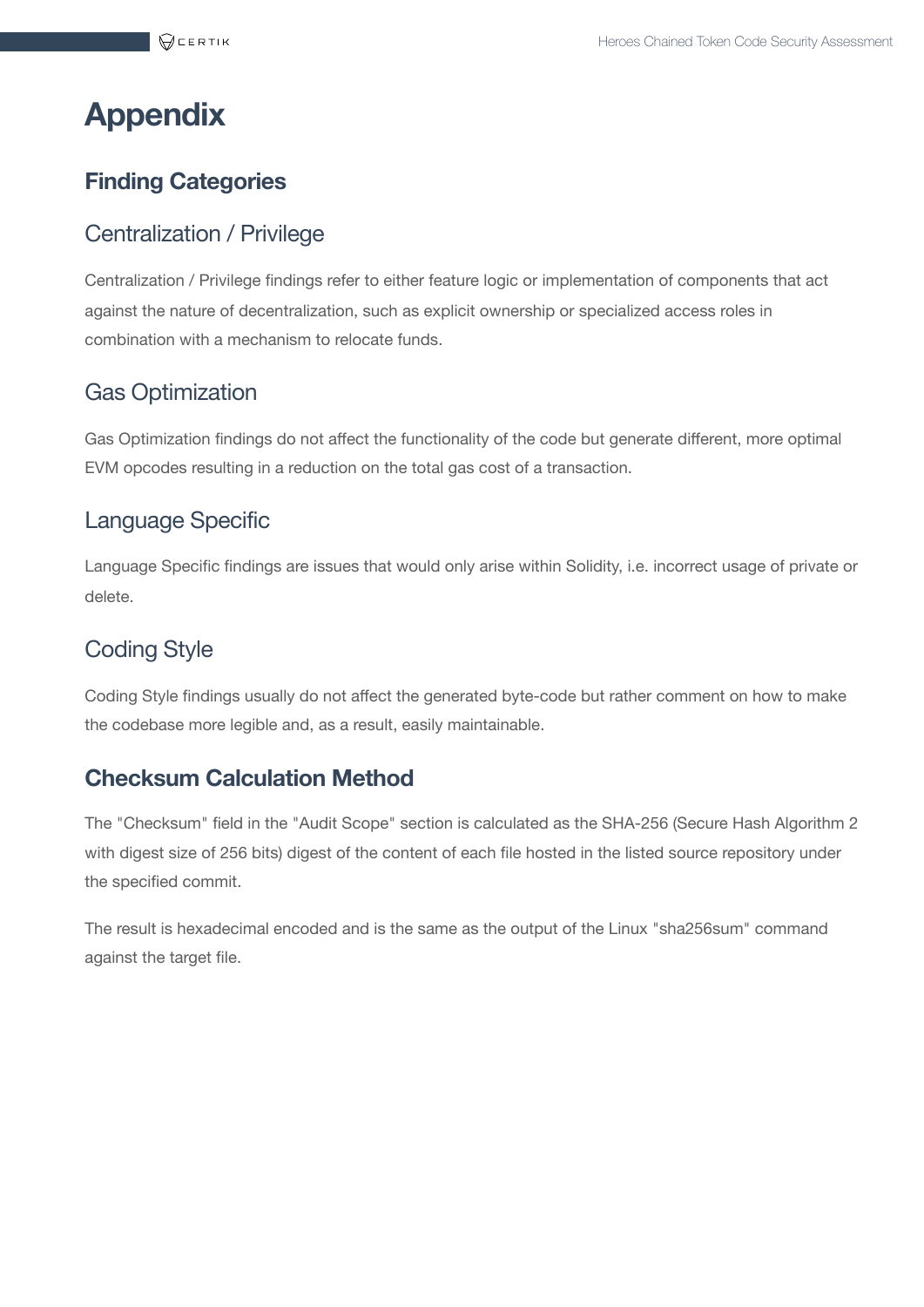# <span id="page-15-0"></span>**Disclaimer**

This report is subject to the terms and conditions (including without limitation, description of services, confidentiality, disclaimer and limitation of liability) set forth in the Services Agreement, or the scope of services, and terms and conditions provided to you ("Customer" or the "Company") in connection with the Agreement. This report provided in connection with the Services set forth in the Agreement shall be used by the Company only to the extent permitted under the terms and conditions set forth in the Agreement. This report may not be transmitted, disclosed, referred to or relied upon by any person for any purposes, nor may copies be delivered to any other person other than the Company, without CertiK's prior written consent in each instance.

This report is not, nor should be considered, an "endorsement" or "disapproval" of any particular project or team. This report is not, nor should be considered, an indication of the economics or value of any "product" or "asset" created by any team or project that contracts CertiK to perform a security assessment. This report does not provide any warranty or guarantee regarding the absolute bug-free nature of the technology analyzed, nor do they provide any indication of the technologies proprietors, business, business model or legal compliance.

This report should not be used in any way to make decisions around investment or involvement with any particular project. This report in no way provides investment advice, nor should be leveraged as investment advice of any sort. This report represents an extensive assessing process intending to help our customers increase the quality of their code while reducing the high level of risk presented by cryptographic tokens and blockchain technology.

Blockchain technology and cryptographic assets present a high level of ongoing risk. CertiK's position is that each company and individual are responsible for their own due diligence and continuous security. CertiK's goal is to help reduce the attack vectors and the high level of variance associated with utilizing new and consistently changing technologies, and in no way claims any guarantee of security or functionality of the technology we agree to analyze.

The assessment services provided by CertiK is subject to dependencies and under continuing development. You agree that your access and/or use, including but not limited to any services, reports, and materials, will be at your sole risk on an as-is, where-is, and as-available basis. Cryptographic tokens are emergent technologies and carry with them high levels of technical risk and uncertainty. The assessment reports could include false positives, false negatives, and other unpredictable results. The services may access, and depend upon, multiple layers of third-parties.

ALL SERVICES, THE LABELS, THE ASSESSMENT REPORT, WORK PRODUCT, OR OTHER MATERIALS, OR ANY PRODUCTS OR RESULTS OF THE USE THEREOF ARE PROVIDED "AS IS" AND "AS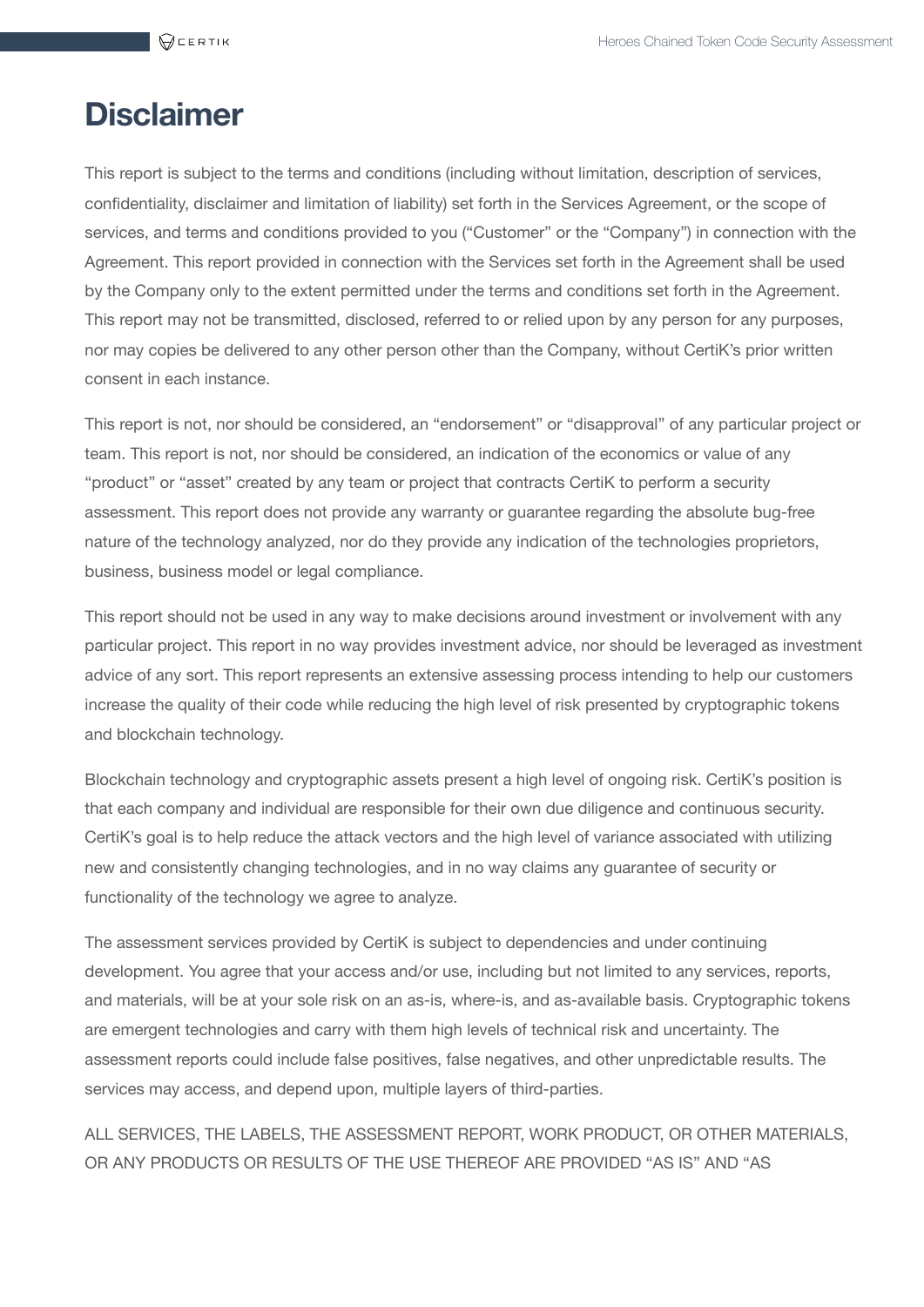AVAILABLE" AND WITH ALL FAULTS AND DEFECTS WITHOUT WARRANTY OF ANY KIND. TO THE MAXIMUM EXTENT PERMITTED UNDER APPLICABLE LAW, CERTIK HEREBY DISCLAIMS ALL WARRANTIES, WHETHER EXPRESS, IMPLIED, STATUTORY, OR OTHERWISE WITH RESPECT TO THE SERVICES, ASSESSMENT REPORT, OR OTHER MATERIALS. WITHOUT LIMITING THE FOREGOING, CERTIK SPECIFICALLY DISCLAIMS ALL IMPLIED WARRANTIES OF MERCHANTABILITY, FITNESS FOR A PARTICULAR PURPOSE, TITLE AND NON-INFRINGEMENT, AND ALL WARRANTIES ARISING FROM COURSE OF DEALING, USAGE, OR TRADE PRACTICE. WITHOUT LIMITING THE FOREGOING, CERTIK MAKES NO WARRANTY OF ANY KIND THAT THE SERVICES, THE LABELS, THE ASSESSMENT REPORT, WORK PRODUCT, OR OTHER MATERIALS, OR ANY PRODUCTS OR RESULTS OF THE USE THEREOF, WILL MEET CUSTOMER'S OR ANY OTHER PERSON'S REQUIREMENTS, ACHIEVE ANY INTENDED RESULT, BE COMPATIBLE OR WORK WITH ANY SOFTWARE, SYSTEM, OR OTHER SERVICES, OR BE SECURE, ACCURATE, COMPLETE, FREE OF HARMFUL CODE, OR ERROR-FREE. WITHOUT LIMITATION TO THE FOREGOING, CERTIK PROVIDES NO WARRANTY OR UNDERTAKING, AND MAKES NO REPRESENTATION OF ANY KIND THAT THE SERVICE WILL MEET CUSTOMER'S REQUIREMENTS, ACHIEVE ANY INTENDED RESULTS, BE COMPATIBLE OR WORK WITH ANY OTHER SOFTWARE, APPLICATIONS, SYSTEMS OR SERVICES, OPERATE WITHOUT INTERRUPTION, MEET ANY PERFORMANCE OR RELIABILITY STANDARDS OR BE ERROR FREE OR THAT ANY ERRORS OR DEFECTS CAN OR WILL BE CORRECTED.

WITHOUT LIMITING THE FOREGOING, NEITHER CERTIK NOR ANY OF CERTIK'S AGENTS MAKES ANY REPRESENTATION OR WARRANTY OF ANY KIND, EXPRESS OR IMPLIED AS TO THE ACCURACY, RELIABILITY, OR CURRENCY OF ANY INFORMATION OR CONTENT PROVIDED THROUGH THE SERVICE. CERTIK WILL ASSUME NO LIABILITY OR RESPONSIBILITY FOR (I) ANY ERRORS, MISTAKES, OR INACCURACIES OF CONTENT AND MATERIALS OR FOR ANY LOSS OR DAMAGE OF ANY KIND INCURRED AS A RESULT OF THE USE OF ANY CONTENT, OR (II) ANY PERSONAL INJURY OR PROPERTY DAMAGE, OF ANY NATURE WHATSOEVER, RESULTING FROM CUSTOMER'S ACCESS TO OR USE OF THE SERVICES, ASSESSMENT REPORT, OR OTHER MATERIALS.

ALL THIRD-PARTY MATERIALS ARE PROVIDED "AS IS" AND ANY REPRESENTATION OR WARRANTY OF OR CONCERNING ANY THIRD-PARTY MATERIALS IS STRICTLY BETWEEN CUSTOMER AND THE THIRD-PARTY OWNER OR DISTRIBUTOR OF THE THIRD-PARTY MATERIALS.

THE SERVICES, ASSESSMENT REPORT, AND ANY OTHER MATERIALS HEREUNDER ARE SOLELY PROVIDED TO CUSTOMER AND MAY NOT BE RELIED ON BY ANY OTHER PERSON OR FOR ANY PURPOSE NOT SPECIFICALLY IDENTIFIED IN THIS AGREEMENT, NOR MAY COPIES BE DELIVERED TO, ANY OTHER PERSON WITHOUT CERTIK'S PRIOR WRITTEN CONSENT IN EACH INSTANCE.

NO THIRD PARTY OR ANYONE ACTING ON BEHALF OF ANY THEREOF, SHALL BE A THIRD PARTY OR OTHER BENEFICIARY OF SUCH SERVICES, ASSESSMENT REPORT, AND ANY ACCOMPANYING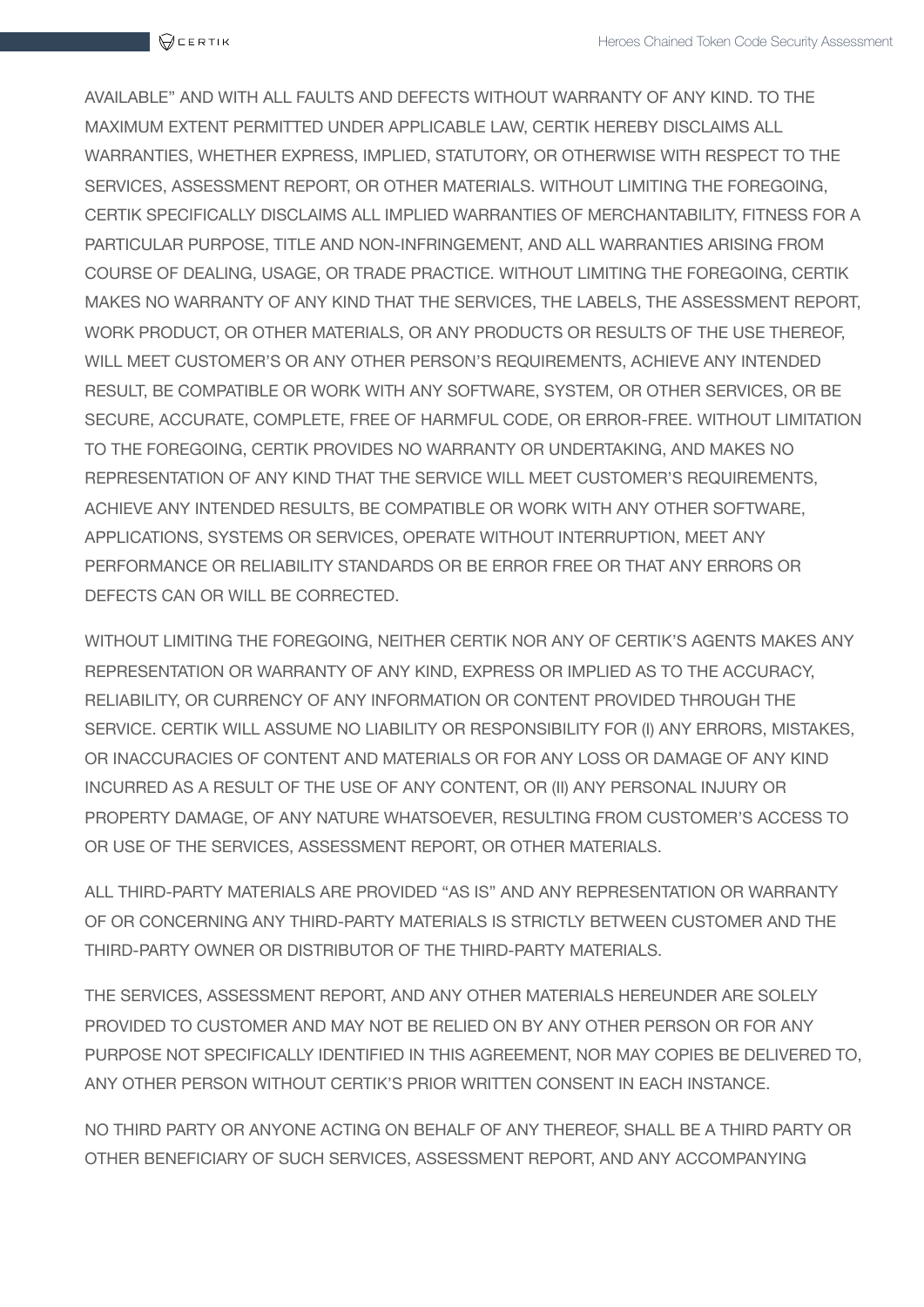MATERIALS AND NO SUCH THIRD PARTY SHALL HAVE ANY RIGHTS OF CONTRIBUTION AGAINST CERTIK WITH RESPECT TO SUCH SERVICES, ASSESSMENT REPORT, AND ANY ACCOMPANYING MATERIALS.

THE REPRESENTATIONS AND WARRANTIES OF CERTIK CONTAINED IN THIS AGREEMENT ARE SOLELY FOR THE BENEFIT OF CUSTOMER. ACCORDINGLY, NO THIRD PARTY OR ANYONE ACTING ON BEHALF OF ANY THEREOF, SHALL BE A THIRD PARTY OR OTHER BENEFICIARY OF SUCH REPRESENTATIONS AND WARRANTIES AND NO SUCH THIRD PARTY SHALL HAVE ANY RIGHTS OF CONTRIBUTION AGAINST CERTIK WITH RESPECT TO SUCH REPRESENTATIONS OR WARRANTIES OR ANY MATTER SUBJECT TO OR RESULTING IN INDEMNIFICATION UNDER THIS AGREEMENT OR OTHERWISE.

FOR AVOIDANCE OF DOUBT, THE SERVICES, INCLUDING ANY ASSOCIATED ASSESSMENT REPORTS OR MATERIALS, SHALL NOT BE CONSIDERED OR RELIED UPON AS ANY FORM OF FINANCIAL, TAX, LEGAL, REGULATORY, OR OTHER ADVICE.